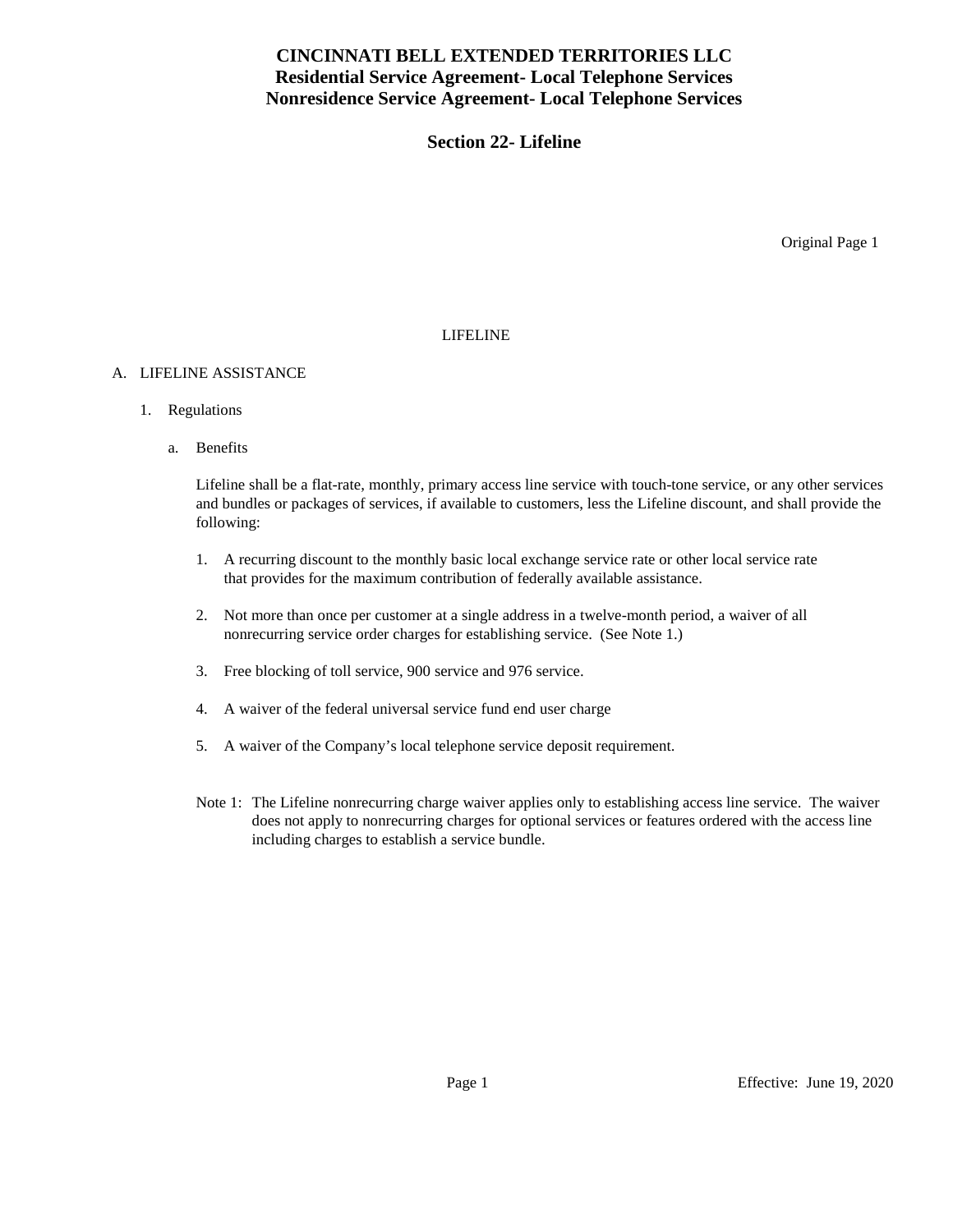# **CINCINNATI BELL EXTENDED TERRITORIES LLC Residential Service Agreement- Local Telephone Services Nonresidence Service Agreement- Local Telephone Services**

## **Section 22- Lifeline**

Original Page 2

#### LIFELINE

#### A. LIFELINE ASSISTANCE (Continued)

#### 1. Regulations

a. Eligibility

Lifeline Assistance is available to residential customers who are currently participating in one of the following federal or state low-income assistance programs that limit assistance based on household income:

- 1. Federal Public Housing Assistance or Section 8
- 2. Survivor Pension Benefits Program
- 3. Veteran Pension Benefits Program
- 4. Medical Assistance under Chapter 5111 of the Ohio Revised Code (Medicaid) or any state program that migh supplant Medicaid.
- 5. Supplemental Security Income (SSI) under Title XVI of the Social Security Act
- 6. Supplemental Nutritional Assistance Program (SNAP/Food Stamps)

Lifeline Assistance is also available to customers whose total household income is at or below one hundred thirty-five percent (135%) of the federal poverty level.

Prior to receiving Lifeline benefits the customer will have to verify eligibility through the National Verifier. There are three ways in which to verify eligibility. One: the customer may apply for Lifeline on their own through the consumer portal at [www.checklifeline.org.](http://www.checklifeline.org/) Eligibility *may* be determined immediately after applying online. If the National Verifier cannot prove eligibility the customer will need to upload more documents as proof of eligibility. Two: the customer may apply by sending their completed application and all supporting documentation via mail. Completed documentation can be sent to the Lifeline Support Center.

Lifeline Support Center PO Box 7081 London, KY 40742

Three: the customer may bring their completed application and supporting documentation to an authorized retail location where a Cincinnati Bell Telephone representative can assist with National Verifier eligibility. Lifeline benefits will only begin once the completed application form and documentation of eligibility are reviewed and approved through the National Verifier. Customers will not receive retro-active Lifeline credits for periods prior to the approval of National Verifier.

The Company shall follow established processes for recertification through the National Verifier in accordance with FCC requirements.